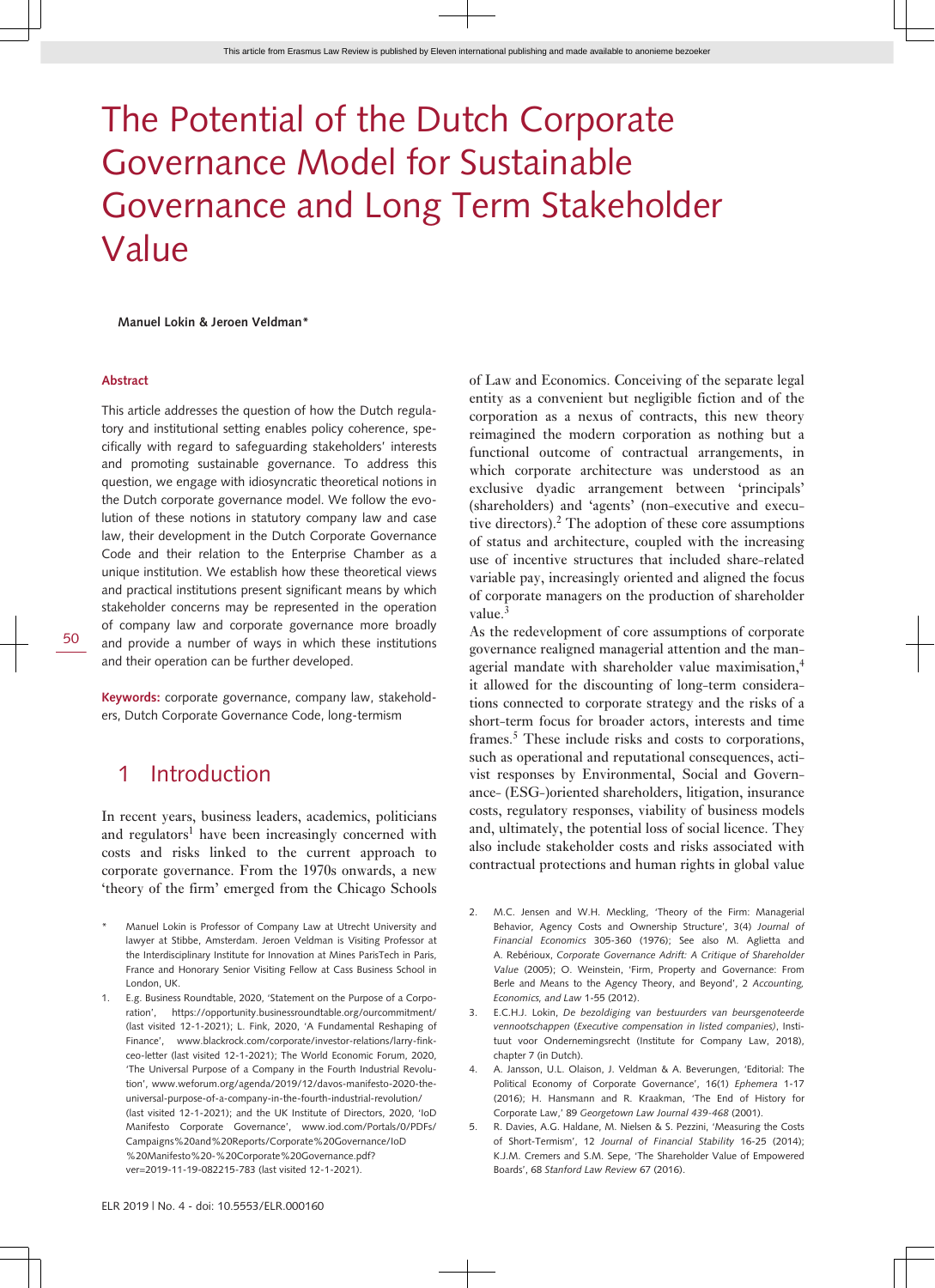chains. Finally, they include systemic risks, such as instability in risk allocation in financial markets (e.g. the global financial crisis), political instability (e.g. income inequality and populism) and overshooting planetary boundaries<sup>6</sup> (e.g. resource depletion, pollution and climate change). Considering the concrete impact of these costs and risks on corporations and the societies they function in, it is relevant to consider how the core assumptions of the current model and its insertion in broad sets of institutions such as accounting norms, directors' duties, shareholder rights directives, corporate governance codes and takeover regulations<sup>7</sup> may be rethought and redeveloped.<sup>8</sup>

One particularly interesting example of a jurisdiction in which such rethinking is taking place is the Netherlands, where in recent decades an explicit consideration of stakeholder interests and long-term value creation has become a cornerstone of the way in which broad sets of institutions have been developed. In this article, we consider how the idea of the corporation as an 'institution' is used to establish a positive notion of directors' duties in relation to the consideration of stakeholder interests and long-term value creation and how this idea has been implemented throughout statutory law, the Dutch Corporate Governance Code and case law and, more specifically, case law of the Enterprise Chamber of the Amsterdam Court of Appeal and the Dutch Supreme Court.

In the discussion, we examine the potential of this model, arguing that the specific conception of the corporation and the comprehensive adoption of this conception provide concrete means by which a broad interpretation of directors' duties may be mandated and defended. From this perspective we argue that the specific stakeholder model developed in Dutch company law and attendant institutions is interesting for the further development of long-term value creation in corporate governance. Conversely, we note how the core of the notion of the corporation as an 'institution' is formulated as an 'open norm' and thus leaves space for directors to pay lip service to this open norm or even to virtually ignore it. As we note how the concrete adoption of such an open norm may be affected by the broader international development of corporate governance institutions that continue to embed and support a, potentially short-term, shareholder value orientation, we argue that the Dutch model offers interesting conceptual and institutional ideas but that its capacity for the protection of stakeholder and long-term interests needs further consideration and development. We will also discuss possible ways of developing the institutional model.

- 6. K. Raworth, *Doughnut Economics: Seven Ways to Think Like a 21st-Century Economist* (2017).
- 7. J. Veldman and H. Willmott, 'The Cultural Grammar of Governance: The UK Code of Corporate Governance, Reflexivity, and the Limits of "Soft" Regulation', 69(3) *Human Relations* 581-603 (2016).
- 8. J. Veldman, P. Morrow & F. Gregor, *Corporate Governance for a Changing World: Final Report of a Global Roundtable Series* (2016).

### 2 Stakeholder Concerns, Sustainable Governance and Long-Termism in the Dutch Institutional Setting

In this section we will describe some idiosyncratic aspects of the Dutch regulatory setting. We will briefly describe the Dutch notion of the corporation as an institution and the development of this notion in the context of statutory law, the 2016 edition of the Dutch Corporate Governance Code, and in the context of case law of the Enterprise Chamber of the Amsterdam Court of Appeal and the Supreme Court of the Netherlands.<sup>9</sup> To distinguish between the legal entity and the affiliated business, we use the word 'corporation' when we talk about the legal entity and the word 'undertaking' when we talk about the affiliated business.<sup>10</sup> We will use the word 'company' when we talk about the legal entity and the affiliated business together. Furthermore, when we talk about non-executive and executive directors of a one-tier board and supervisory board members and management board members of a two tier board, we will use the word 'director', 'board of directors' or 'board', unless there is a need to make a distinction, in which case we will use the specific terms.<sup>11</sup>

#### **2.1 A Dutch Company Law Perspective on the Corporation**

The interpretation of the status of the corporation in Dutch company law changed in the years following World War II, when the traditional Dutch view of the

- In this article, we will not discuss other important Dutch institutions that facilitate the focus on stakeholder interests, such as the Dutch co-determination structure. Although the works council does not formally constitute a body of the company and does not have the right to start inquiry proceedings before the EC, specific rights of employees do find application in corporate governance theory and practice through their application in the co-determination structure. Through the Works Council Act (Wet op de ondernemingsraden) and in specific circumstances through the Dutch Civil Code (DCC), the works councils have been given, inter alia, rights to receive qualified information, nomination and consultation rights in relation to decisions that affect their constituency, such as pensions, working hours, remuneration systems and employment conditions. Notably, information rights mandate the timely and comprehensive disclosure of information in the context of changes in economic context or the ownership structure.
- 10. 'The juridical term "undertaking" captures the sense in which the firm is an organisational unity that combines human and physical assets within a process of production.' S. Deakin, 'Juridical Ontology and the Theory of the Firm', in F. Gagliardi and D. Gindis (eds.), *Institutions and Evolution of Capitalism* (2019), at 7. [https://doi.org/](https://doi.org/10.4337/9781785365003.00018) [10.4337/9781785365003.00018](https://doi.org/10.4337/9781785365003.00018). The term 'enterprise' is often used to denote the same aspects of the corporate structure (e.g. A.A., Berle Jr. 'The Theory of Enterprise Entity', 47(3) *Columbia Law Review* 343 – 358 (1947) at 344), but the term 'undertaking' is more distinctive in relation to broader uses of the term enterprise elsewhere, e.g. J.P. Robé, 'The Legal Structure of the Firm', 1(1) *Accounting, Economics, and Law* 1-86 (2011).
- 11. In the context of the Dutch legal system, the historically leading board model is that of a two-tier system, in which there is a distinction between the management board and the supervisory board. As of 2013, a one-tier board system may also be adopted.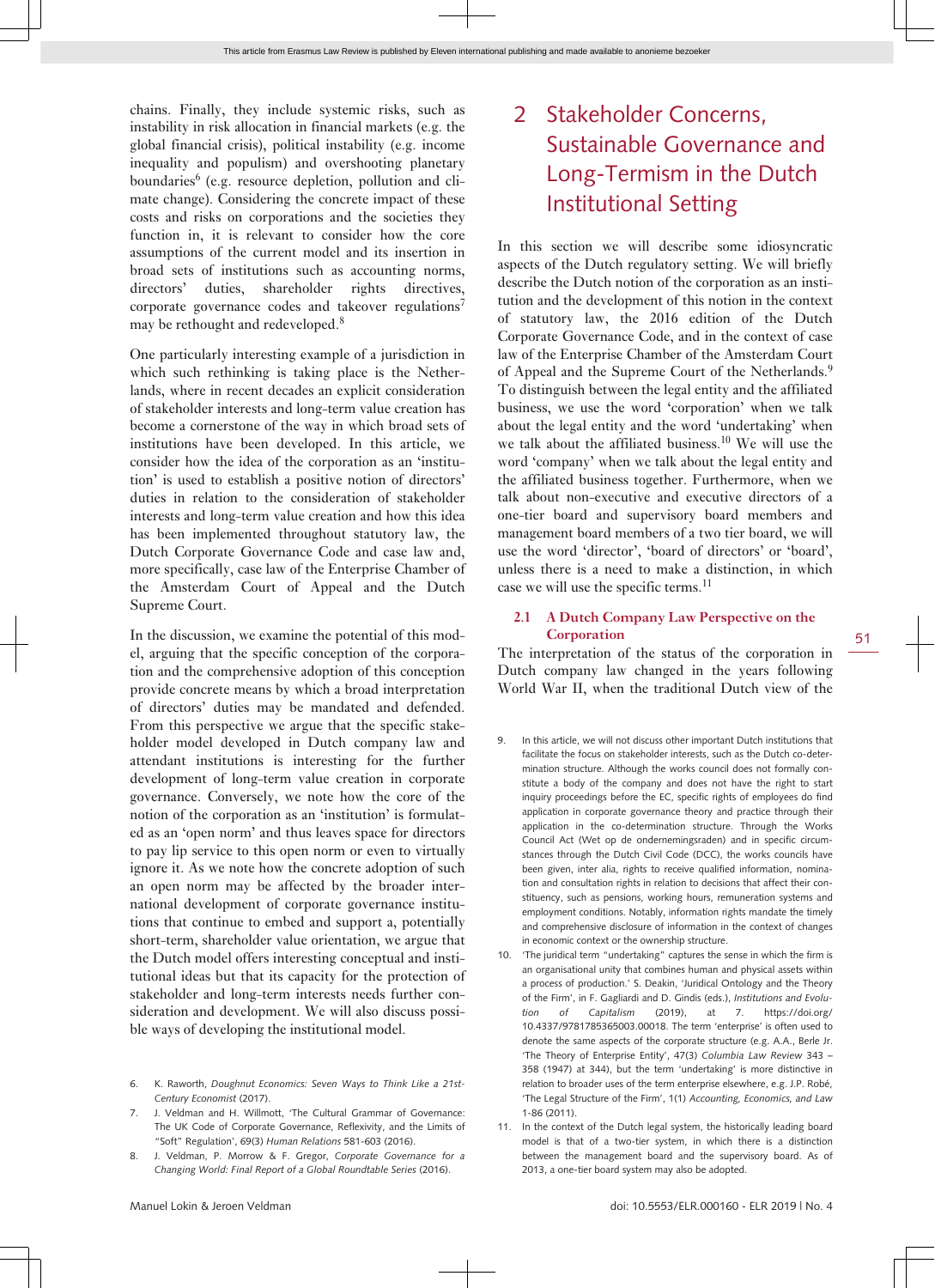corporation as an agreement between shareholders was gradually replaced by what became known as an institutional approach.12 This shift towards a new legal doctrine started when the Dutch Supreme Court stated, in 1949, that directors, while exercising rights conferred on them as members of a body of the company, shall be guided by the interests of the corporation, even if, in their opinion, the interest of the corporation conflicts with the interests of any shareholder.<sup>13</sup> The notion of the general meeting of shareholders as the supreme power in the company was implicitly dismissed by the Dutch Supreme Court in 1955, when it stated that the general meeting may not exceed the limits of its powers under law and the articles of association. The Supreme Court stressed the division of powers between the board of directors and the general meeting of shareholders, which in this particular case resulted in a ruling that the general meeting could not instruct the directors to repurchase shares because the power to repurchase shares belonged exclusively to the board of directors.<sup>14</sup>

The notion that directors, in the fulfilment of their duties, need to act in the interest of the corporation and its affiliated undertaking, which is not necessarily equal to the (financial) interests of the shareholders, appeared at the centre of the legal debate in the 1960s when two influential Dutch law professors, Prof. Maeijer and Prof. Van der Grinten, provided theoretical bases for the concept of the interest of the corporation and its affiliated undertaking as distinct from the interest of the shareholders.<sup>15</sup> Acceptance of this concept in Dutch company law literature and case  $law<sup>16</sup>$  in the following decades eventually led to its codification in the Dutch

- 12. See, inter alia, J.M. de Jongh, 'Een maatschappelijke resultante: Het vennootschapsbelang op de golven van maatschappelijke verandering', in B. Kemp e.a. (ed.), De betekenis en functie van het vennootschappelijk belang, Institute for Company Law, no. 115, 2019, chapter 2; L. Timmerman, 'Het Nederlandse vennootschapsrecht tussen 1918 en 2018, enkele schetsmatige opmerkingen', in H.J. de Kluiver (ed.), *Preadvies van de Vereeniging Handelsrecht: 100 jaar Handelsrecht: Over Heden, Toekomst en Verleden*, 2018; J.M. de Jongh, 'Tussen societas en universitas, de beursvennootschap en haar aandeelhouders in historisch perspectief' (thesis Erasmus University Rotterdam, Institute for Company Law, 2014), at 322-66.
- 13. Dutch Supreme Court 1 April 1949, NJ 1949/465, ECLI:NL:HR: 1949:126 (Doetinchemse IJzergieterij): 'dat evenwel commissarissen, rechten uitoefenende, die hun als orgaan der vennootschap zijn toegekend, zich hebben te richten naar het belang der vennootschap en dit moeten doen overwegen, indien dit naar hun oordeel in botsing komt met belangen van welken aandeelhouder ook'. See also Dutch Supreme Court 8 April 1938, NJ 1938, 1076, in which the Dutch Supreme Court set out the principle that shareholders must comply with the articles of association that they themselves have adopted.
- 14. Dutch Supreme Court 21 January 1955, *NJ* 1959/43 (Forumbank): 'dat ook de algemene vergadering de bij wet en statuten getrokken grenzen harer bevoegdheid niet mag overschrijden en dat het Hof, in cassatie onbestreden, heeft vastgesteld dat de inkoop van eigen aandelen [in casu] uitsluitend tot de bevoegdheid van de directie behoor'
- 15. J.M.M. Maeijer, 'Het belangenconflict in de naamloze vennootschap (oratie Nijmegen), 1964', in C.D.J. Bulten, C.J.H. Jansen & G. van Solinge (eds.), *Verspreide geschriften van J.M.M. Maeijer* (2009); E.J.J. van der Heijden/W.C.L. van der Grinten, *Handboek voor de naamloze en de besloten vennootschap*, Zwolle: W.E.J. Tjeenk Willink (1962, 1968, 1976 and 1992).
- 16. Dutch Supreme Court 13 July 2007, NJ 2007, 434 (ABN AMRO) en Dutch Supreme Court 9 July 2010, NJ 2010, 544 (ASMI).

Civil Code. As per 1976, statutory law explicitly states that supervisory board members, in discharging their duties, shall be guided by the interest of the corporation and its affiliated undertaking, and as per 2013, statutory law explicitly states the same for management board members.<sup>17</sup>

The rather abstract concept of the interest of the corporation has been further clarified by the Dutch Supreme Court in 2014 in its landmark Cancun decision, in which the Supreme Court stated that the interest of the corporation depends on the specific circumstances of the case, but that if an undertaking is linked to the corporation the interest of the corporation generally focuses on promoting the enduring success of the undertaking. Hence, the directors, in the fulfilment of their duties, need to focus on promoting the enduring success of the undertaking. In doing so, the directors must exercise due care towards all those involved, which means that they must avoid unnecessarily or disproportionately damaging the interests of those involved.<sup>18</sup> Within the Dutch corporate governance model, directors therefore have a positive duty of care towards the company (promoting its enduring success by making business decisions in good faith and in a reasonably prudent manner) and a negative duty of care towards its stakeholders (not unnecessarily and disproportionately damaging their interests). In order to enable the board to promote the enduring success of the undertaking, taking into account the interests of those involved, it will be necessary to grant the board a certain degree of freedom of policy and judgment.<sup>19</sup> This freedom of policy and judgment translates into a large degree of board autonomy.<sup>20</sup>

- 17. See Stb. 1976, 395 and Section 2.140 DCC (regarding the *naamloze vennootschap)* and Section 2.250(2) DCC (regarding the *besloten vennootschap*). For management board members, see Section 2.129(5) DCC (regarding the *naamloze vennootschap)* and Section 2.239(5) DCC (regarding the *besloten vennootschap*).
- 18. Dutch Supreme Court 4 April 2014, ECLI:NL:HR:2014:797, NJ 2014/286, m.nt. PvS; Dutch Supreme Court 4 April 2014, ECLI:NL:HR:2014:799, *JOR* 2014/290 m.nt. R.G.J. de Haan; ECLI:NL:HR:2014:804 and ECLI:NL:HR:2014:808 (*Inversiones c.s./ Cancun Holding I c.s.*).
- Assink defines freedom of policy as the freedom of choice when setting out the long lines, i.e. in the longer term (which may also have consequences in the shorter term) and freedom of judgment as the freedom of choice when it comes to the course of action in a specific case, i.e. over the shorter term (possibly with a long-term side effect or side effect, although this may not have to be the case). B.F. Assink, Family Companies and Company Interest, *Institute for Corporate Law*, no. 107 (2017).
- 20. See about management autonomy Dutch Supreme Court 13 July 2007, NJ 2007/434 (ABN Amro), r.o. 4.3 and Dutch Supreme Court 9 July 2010, NJ 2010/544 (ASMI), r.o. 4.4.1 and recently quoted by the Amsterdam Court of Appeal (Enterprise Chamber) 29 May 2017, ECLI:NL:GHAMS:2017:1965 (Elliott/AkzoNobel), r.o. 3.9 – 3.11. See also, among others, B.F. Assink, Familievennootschap en vennootschappelijk belang (Family company and company interest), *Instituut voor Ondernemingsrecht*, no. 107 (2017); B.F. Assink, Van vennootschappelijk belang (II, slot), *WPNR* 2016/7112, June 2016: 'Management autonomy is not a value in itself, but enables directors to protect and promote the company's interest – the content of which depends on the circumstances of the case (and, by extension, to exercise due care in relation to known, legitimate interests of all parties involved in the company and its business)' (translated from Dutch).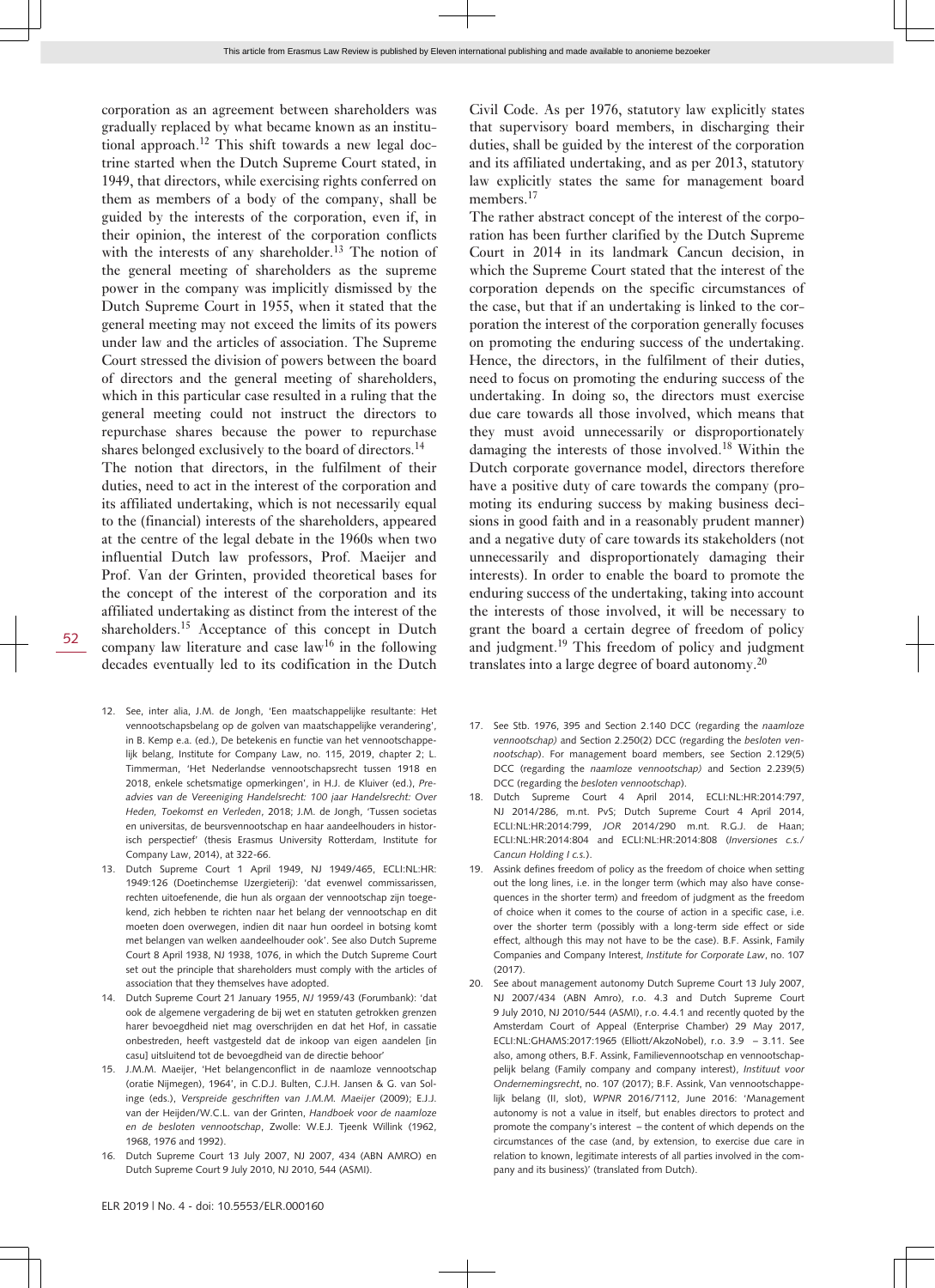The rise of the institutional doctrine led to the notion that a shareholder is not regarded as the 'owner' of the company.<sup>21</sup> The undertaking belongs, with all its parts, to the legal entity, and that legal entity is seen as an independent institution. As a result of his contribution, the shareholder receives a share, that is a property right of its own nature, determined by the amount of the share, to which financial rights (a right to receive dividends and a right to share in the liquidation balance) and rights in the area of control (e.g. voting and meeting rights) are attached.<sup>22</sup> The powers of the board of directors are undelegated: directors do not derive their authorities from the joint shareholders but from the corporate order itself. In principle, therefore, the corporation itself is regarded in company law as a subjurisdiction, governed by law, articles of association, regulations, decisions and the requirement of acting according to the standards of reasonableness and fairness.<sup>23</sup> The assumption that there is a principal-agent relationship is therefore not reflected in Dutch company law.<sup>24</sup> The same applies to the approach of the corporation as a

## 3 Dutch Corporate Governance Code (2016 Edition)

nexus of contracts.

The institutional doctrine developed in Dutch company law is reflected in the Dutch Corporate Governance Code.25 The 2016 edition of the Dutch Code emphasises the notion of the corporation as a long-term alliance between its shareholders and other parties involved.<sup>26</sup> In contrast to the preamble of the first (2003) and second (2008) edition, which stated that 'The corporation endeavours to create long-term shareholder value', prin-

- 21. As Edward Rock points out, as a response to the critique of Lynn Stout on shareholder primacy: 'Whether the bundle of rights that shareholders have in the corporation can be concisely termed "ownership" is a separate questions [sic] from whether the best description of the corporate form is that it is managed for their benefit.' As already mentioned, the corporation is also not necessarily managed for the benefit of its shareholders in the Netherlands, although their interests may not be disproportionally harmed. Edward Rock, For Whom Is the Corporation Managed in 2020?: The Debate Over Corporate Purpose, Working Paper No. 515/2020, ECGI, September 2020. See also L. Stout, April-May 2013, 'The Shareholder Value Myth, European Financial Review', <https://ssrn.com/abstract=2277141>.
- 22. J.M.M. Maeijer, 'Het eigendomsrecht op het belang van de onderneming: Walter van Gerven als alternatieve rechter', in H. Couzy e.a. (eds.), *Liber Amicorum Walter van Gerven* (2000).
- 23. W.C.L. van der Grinten, '"Structure of the public limited company", Intreerede Katholieke Economische Hogeschool, Tilburg 1951', in C.J.H Jansen c.s. (ed.), *Scattered Scriptures by W.C.L. van der Grinten* (2004), at 324.
- 24. E.C.H.J. Lokin, 'Het vennootschapsbelang en beloningen (The Interest of the Corporation and Executive Compensation)', in B. Kemp e.a. (ed.), *De betekenis en functies van het vennootschappelijk belang*, no. 115 (2019), chapter 11.
- 25. The Dutch Corporate Governance Code applies only to listed companies but has a knock-on effect on non-listed companies.
- 26. Principle 1.1 DCGC 2016. See also DCGC 2008.

ciple 1.1 of the 2016 Dutch Corporate Governance Code ('DCGC 2016') states that: 'The management board focuses on long-term value creation for the corporation and its affiliated undertaking, and takes into account the stakeholder interests that are relevant in this context'. The board should develop a view on long-term value creation by the corporation and its affiliated undertaking and should formulate a strategy in line with this view.<sup>27</sup> When developing the strategy, attention should in any event be paid to the interests of the stakeholders, defined as groups and individuals who, directly or indirectly, influence – or are influenced by – the attainment of the company's objectives such as employees, shareholders and other lenders, suppliers, customers, the public sector and civil society. Attention should also be paid to any other aspects relevant to the corporation and its affiliated undertaking, such as the environment, social and employee-related matters, the chain within which the undertaking operates, respect for human rights and fighting corruption and bribery.<sup>28</sup>

Although the Dutch Corporate Governance Code is the result of private self-regulation and its provisions are subject to a 'comply or explain' regime, the Supreme Court of the Netherlands noted in the ABN Amro case of 2007<sup>29</sup> how this code and the direction chosen therein could be considered a valid background for the interpretation of societal expectations and norms, colouring, for example, the standards of what is deemed reasonable and fair. And although the DCGC 2016 itself does not construct a direct link between its focus on long-term value creation and the duty of directors to promote the enduring success of the undertaking, the Enterprise Chamber of the Amsterdam Court of Appeal did make this link explicit in the Elliott/AkzoNobel case concerning the refusal of AkzoNobel to engage with PPG to discuss PPG's unsolicited bid.<sup>30</sup>

Hence, the focus on a plurality of interests and longterm value creation is embedded in the Dutch Corporate Governance Code and has been acknowledged in Dutch case law, which mandates the board of listed companies to move away from focusing on any partial interest – such as the interest of the (joint) shareholders – while nevertheless making sure that separate interests are not unnecessarily or disproportionally harmed.

- 27. In the DCGC 2016 it is recognised that, depending on market dynamics, it may be necessary to make short-term adjustments to the strategy.
- 28. Provision 1.1.1. DCGC 2016.
- 29. Dutch Supreme Court 13 July 2007, NJ 2007, 434 (ABN AMRO): 'De in Nederland heersende algemene rechtsovertuiging komt onder meer tot uitdrukking in de Corporate Governance Code. De bepalingen uit de CGC geven mede inhoud aan de eisen van redelijkheid en billijkheid naar welke volgens art. 2:8 BW degenen die krachtens de wet of de statuten bij de vennootschap betrokken zijn zich jegens elkaar behoren te gedragen, en aan de eisen die voortvloeien uit een behoorlijke taakvervulling waartoe elke bestuurder op grond van art. 2:9 BW gehouden is'.
- 30. Court of Appeal of Amsterdam (EC) 29-5-2017, ECLI:NL:GHAMS: 2017:1965, JOR 2017, 261 m.nt. Bulten, r.o. 3.34 (Elliott/AkzoNobel).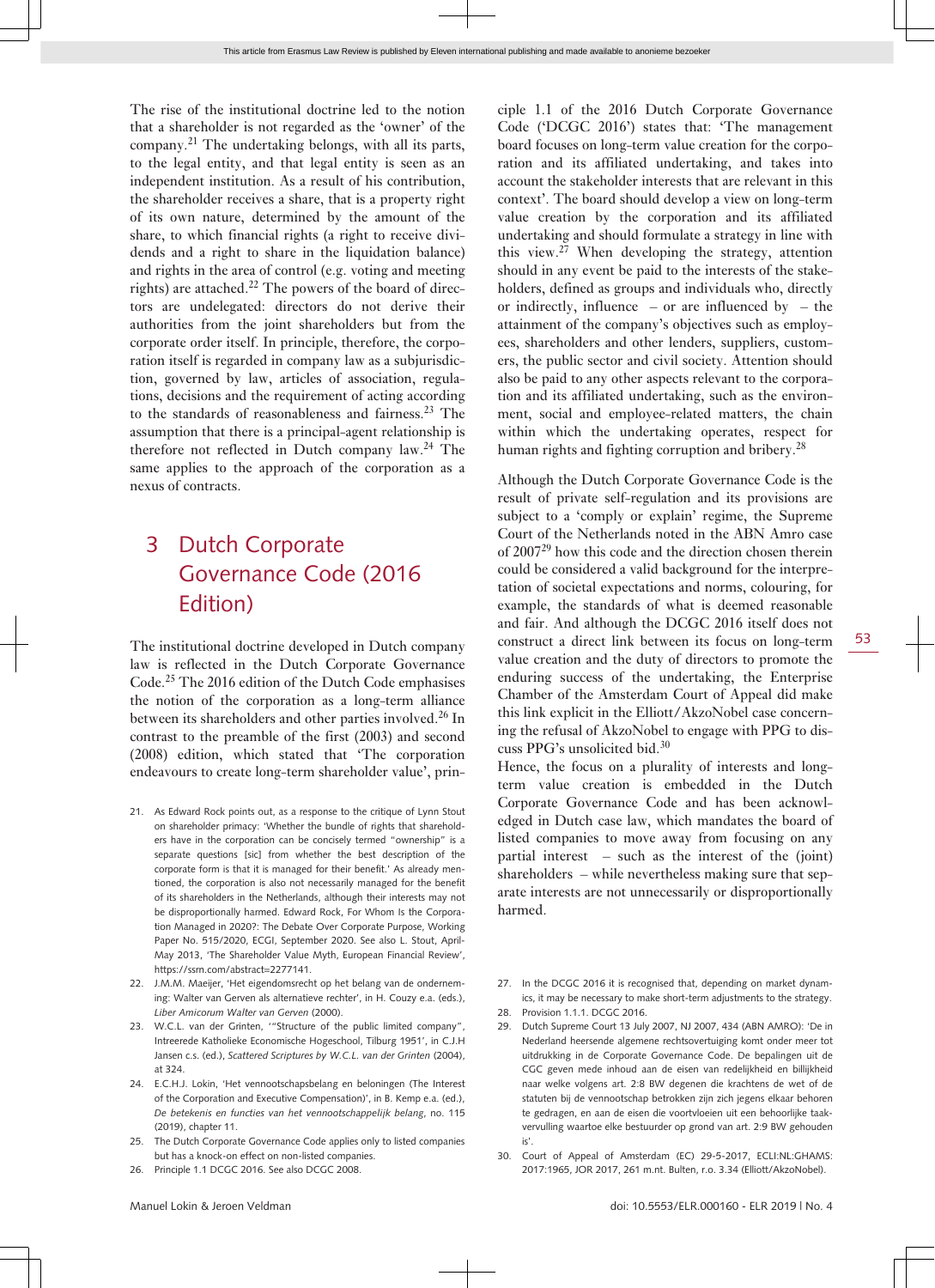#### **3.1 The Enterprise Chamber of the Amsterdam Court of Appeal**

An institution that is indispensable in the idiosyncratic institutional make-up of the Netherlands is the Enterprise Chamber of the Amsterdam Court of Appeal  $(EC')$ .<sup>31</sup> In line with the view that the duty of the legal person and those involved in the corporation by virtue of the law and the articles of association is to act fairly and reasonably towards one another, $32$  the EC provides the concrete means by which a reasonable solution may be effectuated between such stakeholders. In the case of 'well-founded reasons to doubt the correctness of the policy or the course of business',<sup>33</sup> the EC provides for inquiry proceedings, in which it may order an independent investigation into the policy and course of business of a corporation.<sup>34</sup> The inquiry proceedings have two phases. In the first phase, a researcher conducts an inquiry. This phase ends with the deposit of an inquiry report. The applicant<sup>35</sup> may then decide to ask the EC to investigate whether mismanagement can be established. If mismanagement is established at the end of the second phase of the proceedings, the EC may establish final remedies, which are limited and are explicitly mentioned in Section 2.356 DCC:

- i. suspension or nullification of one or more resolutions of a corporate body of the company;
- ii. suspension or dismissal of one or more managing or supervisory directors;
- iii. appointment of one or more temporary managing or supervisory directors;
- iv. temporary deviation from one or more provisions of the articles of association of the company;
- v. temporary transfer of shares; and
- vi. dissolution of the company.

The inquiry proceedings owe much of their appeal to the possibility that, if, in view of the interests of the legal person and those involved in its organisation by virtue of the law and the articles of association, an interim remedy is required in connection with the situation of the legal person or in the interest of the investigation, the EC may, at any stage of the proceedings, make such an interim remedy for a maximum of the duration of the

- 31. See Section 2.344 DCC and following. For any individual case, the EC forms a panel of three judges and two councillors with business experience such as managers, directors, accountants with knowledge of management and finance.
- 32. Section 2.8(1) DCC.
- 33. Section 2.350 DCC.
- 34. Section 2.345 DCC.
- 35. Formal applicants who may start these inquiry proceedings before the EC include the following: the corporation itself represented by either the board of directors, the managing board, the non-executive directors or the supervisory board (or in bankruptcy by the curator), shareholders and holders of depository receipts (if they meet a certain threshold), members of an association or a cooperative (if they meet a certain threshold), persons who are authorised to do so by the articles of association or under an agreement, an association of employees that has among its members persons working for the undertaking (e.g. labour unions), and the *advocaat-generaal* at the Public Prosecutor's Office for reasons of public interest.

proceedings.<sup>36</sup> These interim remedies are not limited in form as opposed to the final remedies mentioned before. And although the interim remedies are provisional, they may nevertheless have a far-reaching effect because, for example, the temporary appointment of a director may be provisional, but the decisions made by this director are not. Examples of such interim remedies are suspension of one or more managing or supervisory directors, appointment of one or more temporary managing or supervisory directors, selected by the EC itself, with casting or decisive votes and specific representation rights, temporary deviation from one or more provisions of the articles of association of the company and temporary transfer of shares to a custodian who may cast votes on these shares. The aim of such interim remedies may be to make sure that the status quo is preserved, that both shareholders and management are denied from taking irreversible acts or that parties may be instructed to find an amicable solution, where necessary aided by independent outsiders.<sup>37</sup> These interim remedies give the EC broad powers to indirectly intervene in the direction of a company. In many cases, obtaining such interim remedies is the sole purpose for starting inquiry proceedings, and obtaining them will end the dispute before the inquiry has even started.

As a dedicated legal institution with broad powers to arbitrate over the affairs of corporations at the request of specific stakeholders or the corporation itself in matters relating to corporate governance, and notably with the power to either directly or indirectly intervene in the existence, constitution, operation and strategy of a corporation, the EC may be considered a unique institution in the world.

#### **3.2 Recent Case Law of the Enterprise Chamber and the Dutch Supreme Court**

The development of the institutional doctrine, and especially the interpretation of the focus on the interest of the corporation in relation to shareholders' rights, has recently been the focus of a number of proceedings handled by the EC and the Dutch Supreme Court. We will discuss two:

- i. Elliott v AkzoNobel regarding a potential takeover of AkzoNobel by PPG and shareholders' right to convene a general meeting to vote on the dismissal of the chairman;<sup>38</sup> and
- ii. Fugro v Boskalis regarding shareholders' right to vote on the desirability of dismantling anti-takeover measures.

To provide some background, the DCGC 2016 states that, under takeover conditions, the board should ensure that the stakeholder interests concerned are care-

- 36. Section 2.349a(2) DCC. See F. 'Eikelenboom, De (onmiddellijke) voorziening van de enquêteprocedure' (thesis University of Groningen, Instituut voor Ondernemingsrecht, 2017), no. 105.
- 37. J. Van Bekkum e.a., 'Corporate governance in the Netherlands', 14 *Electronic Journal of Comparative Law* 23 (2010).
- 38. For reasons of transparency, we want to disclose that one of the authors was involved in the Elliott/AkzoNobel-case as one of the lawyers of the supervisory board of AkzoNobel.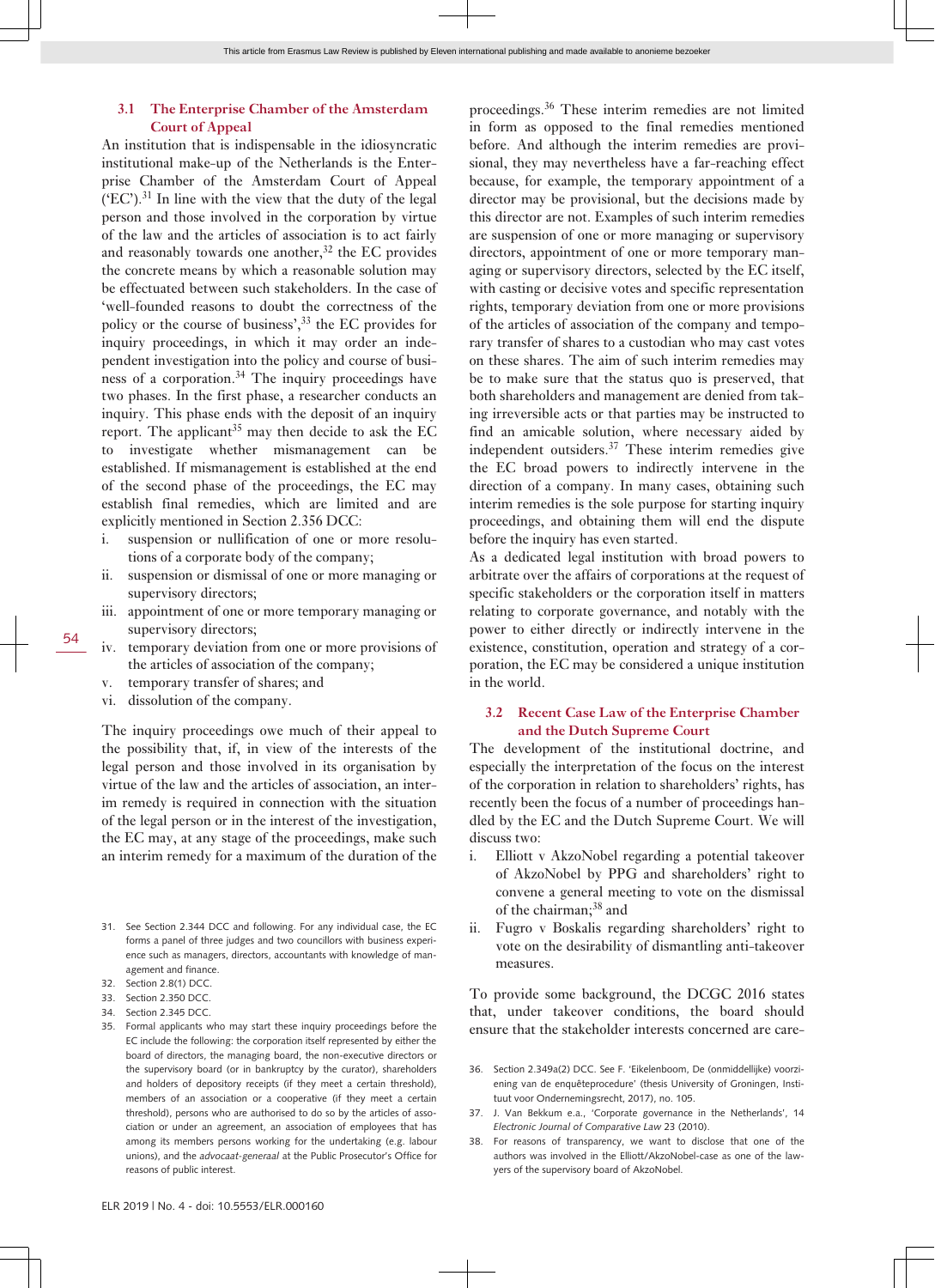fully weighed and any conflict of interest for board members is avoided. The board should be guided in their actions by the interests of the corporation and its affiliated undertaking.<sup>39</sup> As a result, whereas in the UK, the board may not frustrate the bid of a hostile bidder, in the Netherlands there is no explicit requirement for the board *not* to frustrate an unsolicited offer. Similarly, there is no requirement to choose the highest bid in a takeover situation. Delaware's Revlon Rule therefore

 $lands.<sup>40</sup>$ The focus on the interest of the company under takeover conditions is further reinforced in recent case law. In the aforementioned Elliott/AkzoNobel case, the EC considered that the Cancun decision, in which the interest of the corporation is considered (in principle) equal to promoting the enduring success of the undertaking, was in line with the objective of long-term value creation as established in the Dutch Corporate Governance Code 2016:

does not apply as guiding legal principle in the Nether-

When assessing proposals of a potential bidder, the management board of a target company should also, under the supervision of the supervisory board, focus – in the terms of the Corporate Governance Code – on the long-term value creation of the corporation and its affiliated undertaking and, to this end, weigh the relevant interests of the stakeholders.<sup>41</sup>

Taking this as its point of departure, the EC ruled:

This guideline logically implies that it is conceivable that the target corporation decides not to support a proposal of a potential bidder, even if a majority of the shareholders of the target corporation would wish to accept a corresponding bid. For the same reason, it is equally conceivable that the target corporation decides not to support a potential bidder's proposal while a stand-alone scenario is likely to generate less shareholder value (in the long term) than the takeover proposal (in the short term). In short, the fact that a decision by the target corporation *not* to support a bid does *not* correspond to the will of (a majority of) the shareholders does *not* necessarily mean that the target corporation could not reasonably have reached that decision [emphasis added]. $42$ 

The EC ruled that denying the shareholders of Akzo-Nobel their right to convene an extraordinary general meeting to decide on the dismissal of the chairman of the supervisory board did not result in well-founded reasons to doubt the correctness of the policy or the course of business at AkzoNobel, because calling such a meeting, in this particular case, constituted an attempt to influence the direction of the strategy, while the power to determine the strategy fell exclusively within the powers of the board.<sup>43</sup> As already stressed by the Supreme Court in the ASMI case, it is up to the management board, under the supervision of the supervisory board, to assess whether and to what extent it is desirable to enter into consultation with the shareholders about the strategy.<sup>44</sup> In relation to these circumstances, the shareholders' demands for an inquiry and for an interim remedy containing the convocation of an extraordinary general meeting (EGM) were dismissed.<sup>45</sup>

The fact that the Shareholders Request<sup>46</sup> states that the EGM request is not intended to influence Akzo-Nobel's ultimate strategy – given the lack of shareholder control over the strategy and the response time set out in the Corporate Governance Code – is not surprising, but does not reflect reality. The shareholders on whose behalf the Shareholder Request has been made will, as professional shareholders, have realized that, as discussed above, negotiations with PPG will not be without engagement for AkzoNobel. Apart from the internal e-mail exchange within Elliott of April 11, 2017 showing possible alignment with PPG, AkzoNobel could interpret the Shareholder Request as aimed at the acquisition of control by shareholders over AkzoNobel's position in response to PPG's proposals and thus over AkzoNobel's strategy. Given the starting point that it is up to the management board, under the supervision of the supervisory board, to assess whether and to what extent it is desirable to enter into consultation with the shareholders about the strategy (Supreme Court 9 July 2010, ECLI:NL:HR:2010:BM0976 (ASMI)), in the preliminary opinion of the EC the rejection of the Shareholder Request cannot, in the given circum-

- 43. The EC notes that it does not enter into the question of whether a request to the interim injunction judge for authorisation to convene a shareholders' meeting can be granted. Under Dutch company law, shareholders themselves may take the initiative to convene a general meeting in accordance with Sections 2:110 and 2:111 DCC. The EC considers: 'Elliott and other shareholders went down this road – although this attempt was aimed more at bringing about a change in AkzoNobel's course of business than at the management board and supervisory board rendering account of the chosen course of business – but they did not comply with this in the form of a request for authorization to the Court in preliminary relief proceedings pursuant to Section 2:110 DCC.' Elliott did such a request, together with York, after its defeat by the EC, but again without any luck. The Court ordered that the request was premature. Elliott had to wait until after AkzoNobel had accounted for its actions, including its decision not to reach out to PPG, in the EGM that AkzoNobel had convened during proceedings. A standstill agreement was signed days after the denial by the Court.
- 44. Dutch Supreme Court 9 July 2010, ECLI:NL:HR:2010:BM0976 (ASMI).
- 45. Court of Appeal of Amsterdam (EC) 29 May 2017, ECLI:NL:GHAMS: 2017:1965, JOR 2017, 261 m.nt. Bulten, r.o. 3.28 (Elliott/AkzoNobel).
- 46. Being the request of Elliott c.s. to convene an extraordinary general meeting to decide on the dismissal of the chairman of the supervisory board of AkzoNobel.

<sup>39.</sup> Principle 2.8 DCGC 2016.

<sup>40.</sup> *Revlon, Inc.* v. *MacAndrews & Forbes Holdings, Inc.*, 506 A.2d 173, 182 (Del. 1958). 1958). The Revlon Rule is the legal principle stating that, when a corporation is sold for cash, the duty of the board of directors is to secure the highest value reasonably available for shareholders. The board may not balance the interests of shareholders against those of other stakeholders.

<sup>41.</sup> Court of Appeal of Amsterdam (EC) 29 May 2017, ECLI:NL:GHAMS: 2017:1965, JOR 2017, 261 m.nt. Bulten, r.o. 3.34 (Elliott/AkzoNobel).

<sup>42.</sup> Court of Appeal of Amsterdam (EC) 29 May 2017, ECLI:NL:GHAMS: 2017:1965, JOR 2017, 261 m.nt. Bulten, r.o. 3.34 (Elliott/AkzoNobel). Please note that in the AkzoNobel case the fact that the proposal of PPG was unsolicited played an important role.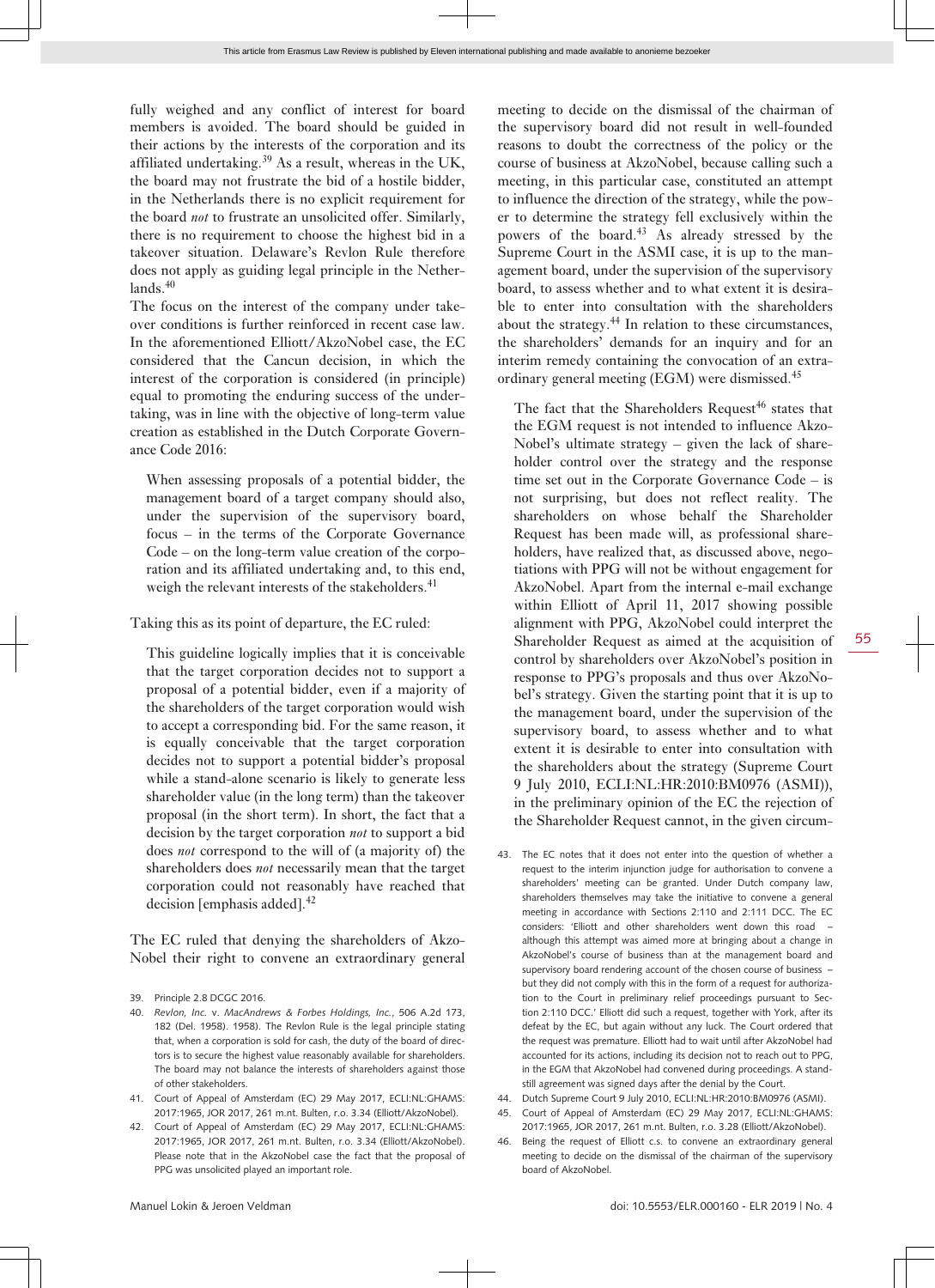stances, be regarded as a valid reason to doubt the correct policy and course of affairs.<sup>47</sup>

In the Fugro/Boskalis case, which concerned the dissolution of a protective measure, the Dutch Supreme Court argued along similar lines that if a topic is not covered by the competence of the general meeting of shareholders, it may be offered as an item on the agenda of the general meeting *for discussion*, but it may not be voted upon, even if it concerns a non-binding vote (regardless of whether it is labelled as an advisory vote or a shareholders' poll or survey), unless the board voluntarily puts the item up for such a vote.<sup>48</sup>

These cases of the Dutch Supreme Court and the EC confirmed the notion of the corporation as an institution in company law, a clear division of powers between the general meeting and the board of directors whose powers are derived from the corporate order itself, and therefore, implicitly, the notion that the general meeting of shareholders is not the supreme power within the corporation. Furthermore, the Supreme Court and the EC linked the corporation as an institution to the notion that the board should be guided by the interests of the corporation and its affiliated undertaking, in the DCGC 2016 described as creating long term value, which means that directors, in fulfilling their duties, should promote the enduring success of the undertaking while making sure that the legitimate interest of its various stakeholders are not unnecessarily and disproportionally harmed, which in turn results in a fairly broad degree of management autonomy.

4 Current Limitations of the Dutch Company Law System

Although the interest of the company as a guideline for board members ensures that interests other than those of shareholders may prevail, it does not mean that the board of directors or an individual board member is prohibited from acting primarily in the interests of shareholders, within the policy and discretion left to the board (member). One of the limitations of Dutch company law is that it does not generally concern itself with enforcing the optimal performance of director duties. Company law provides only general guidance as to what conduct or action is required of a director. Moreover, company law provides remedies only in the event that director behaviour reaches the outer limits of what is deemed appropriate. A distinction is therefore made in Dutch literature between the standards of conduct that a board member has to observe and the less stringent assessment standards that the court applies when assessing the behaviour and actions of board members.<sup>49</sup> The fact that the standards of conduct and the standards that apply to the assessment of director behaviour differ is not surprising, because it ensures that the board is given the necessary freedom to do business as it sees fit.<sup>50</sup> In order for a course of conduct to be regarded as unlawful by a Dutch court, it must be sufficiently clear that that freedom has been or is being exercised in such a way that, in objective terms, it does not deserve to be respected by law, for example when the actions of a director are qualified as seriously reproachable towards the corporation or a third party, resulting in directors' liability, or as contrary to elementary principles of entrepreneurship, resulting in the EC establishing mismanagement.<sup>51</sup>

This freedom plays an important role in the assessment of director actions in light of the company's interests. The standard that the company's interest must be taken into account therefore does not function as a fixed guideline for directors but as a requirement for accountability within a framework determined by law and reasonableness. In assessing whether the requirement has been met, the parties concerned will necessarily have to be left a certain margin of discretion.<sup>52</sup> Board members therefore have a certain amount of policy and discretion to determine which actions promote the enduring success of the undertaking in question.53 This freedom translates into an extremely cautious examination of the merits of business decisions, focusing merely on the process that led up to the decision.<sup>54</sup>

- 49. A distinction is made between standards of conduct, liability standards and assessment standards. See L. Timmerman, 'Toetsing van ondernemingsbeleid door de rechter, mede in rechtsvergelijkend perspectief – Over het onderscheid tussen gedragsnormen en toetsingsnormen', *Ondernemingsrecht* 555 (2003); L. Timmerman, 'Grondslagen van geldend ondernemingsrecht', 2 *Ondernemingsrecht* 3 – 6 (2009); See also P. Olden, 'Bestuur en aansprakelijkheid: intuïtief door de grijze zone', 83 *Ondernemingsrecht* 454 - 459 (2019), who criticises the usefulness of making such a distinction.
- 50. There is no statutory business judgment rule as is established in, for example, the USA and Germany. In Dutch company law director liability exists only when a high liability threshold has been met: acting serious culpable. Dutch Supreme Court 20 June 2008, ECLI:NL:HR: 2008:BC4959, NJ 2009/21, confirmed, inter alia, in Dutch Supreme Court 05 September 2014, NJ 2015/22, 4.2 (RCI).
- 51. See B.F. Assink, Baanbrekend, WPNR 7230 (2019), at 205, on this cautious assessment. See for example Dutch Supreme Court 10 January 1997 (Staleman/Van der Ven); Dutch Supreme Court 8 December 2006 (Ontvanger/Roelofsen).
- 52. P. van Schilfgaarde e.a., *Van de BV en de NV* (2017), at 29-30.
- 53. Assink describes the obligation of the directors as follows: 'Management board members are not obliged (…) to achieve that enduring success of the undertaking, but to take the necessary steps to promote such success in a loyal and careful manner, on the basis of the insight and care that may be expected – also in view of the company and undertaking in question  $-$  of a management board member who is prepared for his task and conscientiously performs this task.' B.F. Assink, Van vennootschappelijk belang (II, slot), WPNR 2016/7112, June 2016.
- 54. Did the board of directors arrive at the business decisions in a careful, reasonable and informed way? This reticence is not limited to an assessment of the company's interest, but also applies, for example, in the case of an assessment of resolutions of the management board against the reasonableness and fairness of Section 2.8 DCC, as expressed by the Supreme Court in VEB/KLM: 'However, this does not detract from the fact that restraint fits in with the assessment of whether a body of a legal person, in taking a decision, has weighed up all the relevant inter-

56

<sup>47.</sup> Court of Appeal of Amsterdam (EC) 29 May 2017, ECLI:NL:GHAMS: 2017:1965, JOR 2017, 261 m.nt. Bulten, r.o. 3.28.

<sup>48.</sup> Dutch Supreme Court 20 April 2018, ECLI:NL:HR:2018:652, NJ 2018, 331 m.nt. PvS.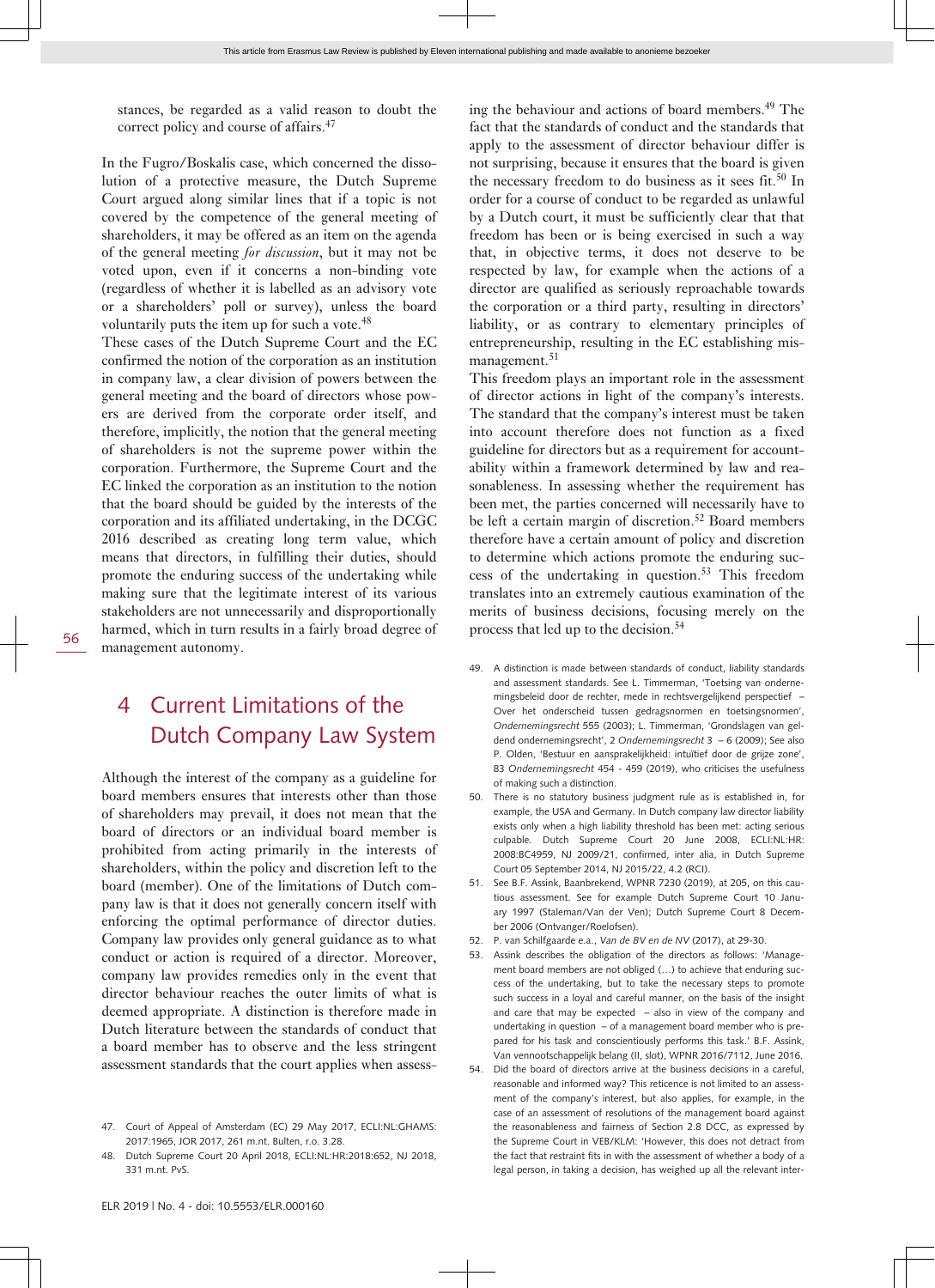Certain circumstances, such as the presence of a conflict of interest on the part of a board member, may affect the aforementioned board discretion and may justify a more intrusive review by the court.<sup>55</sup> The duty to act in the interest of the corporation and its affiliated undertaking implies a duty of loyalty (Dutch style). In Dutch company law, however, the presence of a conflict of interest, even if the director has a personal interest in the matter, is by no means a given. A restrictive approach has been adopted by the Dutch Supreme Court that is reflected in the material interpretation of the concept of conflict of interests in the Bruil-case.<sup>56</sup> This material interpretation implies that, taking into account all relevant circumstances of the case, the question of whether there is a conflict of interest is whether the board member is dealing with *such incompatible interests* that it can reasonably be doubted whether the board member acted solely on the basis of the interest of the corporation and the undertaking connected therewith.<sup>57</sup> The purpose of the conflict of interest rule is to prevent a board member from being guided in his actions by his personal interest rather than (exclusively) serving the interest of the corporation and its affiliated undertaking.<sup>58</sup> However, this does not mean that the statutory conflict of interest rule tries to prevent the weighting of the interest of the corporation from being made by a board member who also has an interest of his own in the decision to be taken.<sup>59</sup> The challenge is to demonstrate that there is a *conflict* between the interest of the company on the one hand – to be determined (eventually by the court) at that moment on the basis of all the circumstances of the case – and the personal interests of the board member on the other. This challenge is all the greater because most business decisions are reviewed on the basis of the principle that, as long as it is not sufficiently clear that there is a conflict of interest, there is a parallelism of interests.60 This is why Dutch company law, for

ests in accordance with the principles of reasonableness and fairness, and has taken the necessary care in doing so'. Dutch Supreme Court 12 July 2013, NJ 2013/461 m.nt. PvS (VEB/KLM), 3.4.3.

- 55. For example, by making higher demands on the care that a director has to take. See B.F. Assink, Baanbrekend, *WPNR* 7230 (2019), at 205/206 and for example EC 17 February 2009, ARO 2009/45, 3.14.
- 56. Dutch Supreme Court 29 June 2007, NJ 2007/420 m.nt. Ma, r.o. 3.4. (Bruil), JOR 2007/169, Leijten and Bartman.
- 57. Dutch Supreme Court 29 June 2007, NJ 2007/420 m.nt. Ma, r.o. 3.4. (Bruil), JOR 2007/169, Leijten and Bartman. 'Does he have an interest, of whatever nature, that conflicts with his duty to serve and prioritize the corporate interest? Or does he perhaps have two duties that conflict with each other?' A.F.J.A. Leijten, 'Bestuur en tegenstrijdig belang', 80 *Ondernemingsrecht* 432 – 435 (2019), Para. 5.
- 58. Dutch Supreme Court 9 July 2004, NJ 2004, 519 (Duplicado/Goedkoop).
- 59. See in detail A-G Timmerman in his conclusion to Dutch Supreme Court 29 June 2007, NJ 2007/420 m.nt. Ma (Bruil). This approach is also in line with the view taking in financial economy, in which having one's own interest is a given and in which a parallelism of interests is therefore sought.
- 60. As a rule, this principle does not apply in cases where a director enters into an agreement with himself in private. In such events, there is reason to suspect the presence of a conflict of interest unless there are clear indications that the interest of the company and the interest of the management board member run parallel. See A-G Timmerman's conclusion on HR 29 June 2007, NJ 2007/420 m.nt. Ma (Bruil) and the

example, does not per se prohibit aligning executive remuneration with the interest of shareholders despite its stakeholder model. $61$  Neither the conflict of interest rule itself nor the guideline that board members should focus on the interests of the corporation and its affiliated undertaking, therefore, does guarantee that individual board members will not act primarily in the interests of only one stakeholder.

### 5 Proposed Solutions and Recent Developments

The notion that the board's duties are directed towards the interest of the corporation and its affiliated undertaking functions as an 'open norm', which means that the concrete implementation of a focus on the long-term interest of the corporation as a whole remains very much dependent on the concrete direction chosen by the board. The criticism of the stakeholder model focuses precisely on this large degree of autonomy granted to the board of directors without providing the board of directors with a clear direction on how to discharge their duties for which the directors can be held accountable. As shown in the previous paragraph, to a certain extent this criticism applies equally to the current Dutch corporate governance model. Although the interest of the company is an interest in its own (i.e. independent of other interests), the vision of the board of directors in interpreting that interest is, although not decisive, of great importance when the interest is being reviewed by a court. Proponents of the shareholder model dismiss the stakeholder approach owing to the lack of a clear direction that this model provides to directors on how to discharge their duties, stating that their model at least gives the board of directors a clear, straight-forward and objectively verifiable direction to fulfil their duties for which directors can actually be held accountable.

Apart from the fact that the interests of shareholders are not as homogeneous as envisaged, and that the interests of shareholders *in the long term* provide a more obscure direction than suggested, current criticism on the shareholder model focuses merely on the generic, one-sided purpose given to any corporation, while also opting for an unbalanced and uninspiring one: to maximise value for only one stakeholder. The rejection of maximising shareholder value as the sole purpose of the corporation directly undermines the justification for the notion that,

contribution on this judgment of Dortmond in Ondernemingsrecht: P.J. Dortmond, HR 29-06-2007, no. C06/041HR: Bruil Kombex, *Ondernemingsrecht* 2007, 126, no. 5. Furthermore, as presented in recent case law, the EC takes a different stand towards potential conflicts of interest and demands a higher standard of transparency and diligence in the decision-making process if personal interests or a conflict of duties is involved, see e.g. EC 22 December 2017, ECLI:NL:GHAMS: 2017:5354 (Intergamma), EC 10 December 2019, ECLI:NL:GHAMS: 2019:4359 (Estro), EC 24 January 2020, ECLI:NL:GHAMS:2020:144 (DeSeizoenen).

61. Lokin, above n. 24.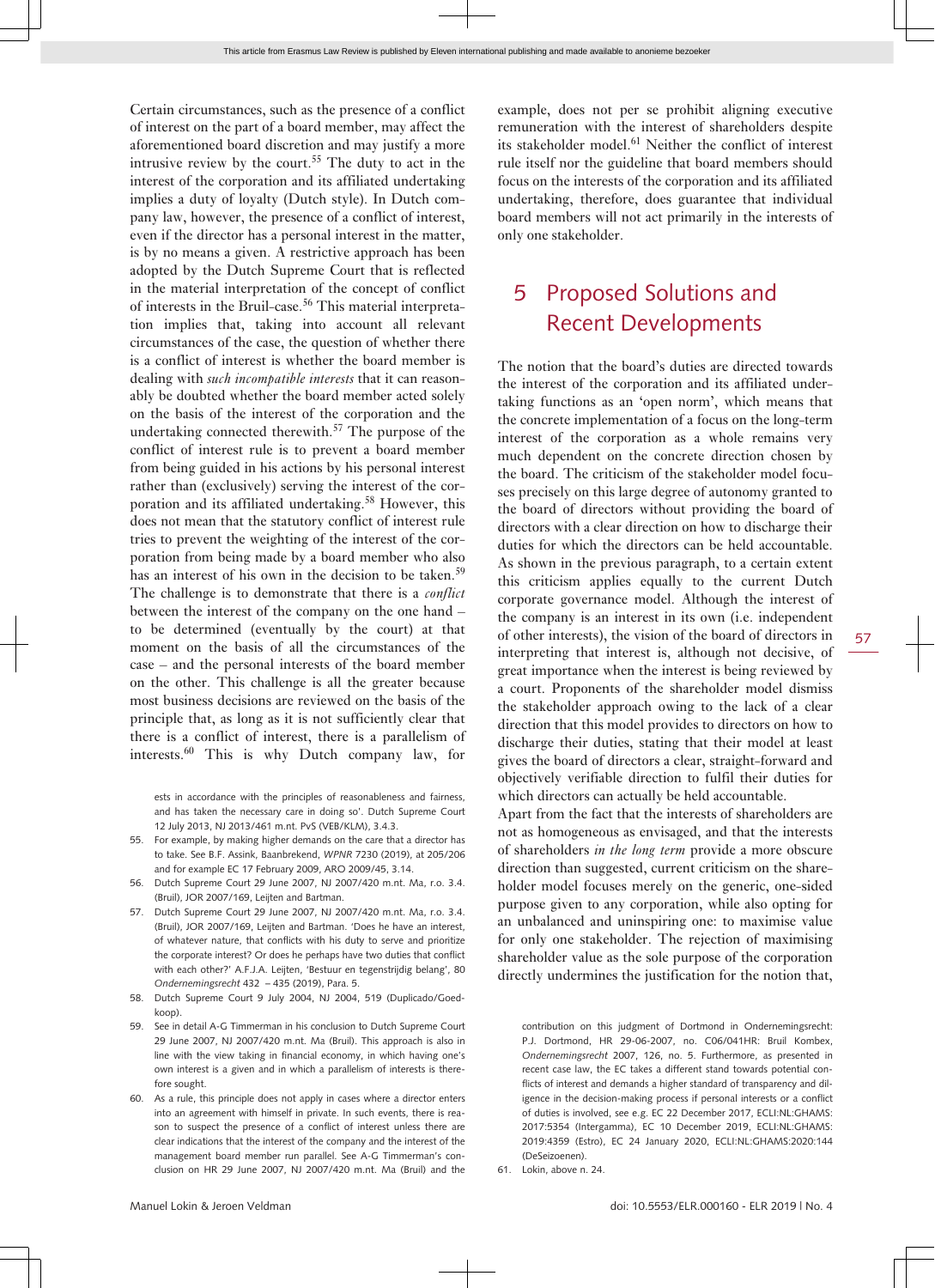if stakeholder interests are in conflict with each other, the board of directors should at all time favour the interest of shareholders above all else in making their business decision, as the shareholder model dictates. The debate between the two groups therefore seems to be about the undesirability of either being roughly right or being precisely wrong.

The question that remains unanswered is what solution could meet the criticism on the lack of a clear direction that the stakeholder model provides. The clarification of the Dutch Supreme Court in the Cancun decision, that the interest of the corporation depends on the circumstances of the case, but that, if the corporation is associated with an undertaking, the interest of the corporation is in principle primarily determined by promoting the enduring success of the undertaking, meets the aforementioned criticism to the extent that it provides some direction. In judicial review of the interest of a certain corporation the court is able to look at the specific circumstances of the case, and it is well accepted that the actual characteristics of the corporation and its undertaking (or, in other words, its undefined purpose) and the identification of the stakeholder interests affected by the corporation and its affiliated undertaking limit the discretionary space for the board of directors in interpreting the interest of the company.<sup>62</sup> A disadvantage is, however, that it is up to the court to identify, with a degree of restraint, the specific characteristics and stakeholders that are then used as a basis for a judicial review of the challenged actions.

In our opinion, a solution for the lack of direction for directors to discharge their duties can be found in the worldwide discussion concerning the need to formulate a clear purpose or raison d'être of the company.<sup>63</sup> This worldwide debate delivers lines of thinking that make it possible to depart from the generic purpose that would apply to any company, namely that the only purpose of business is to increase its profits for its shareholders within the rules of the game. It advocates a tailor-made purpose that does justice to the distinct right to exist of the company in question. The pursuit of profit, which in the shareholder model evolved into the pursuit of shareholder value maximisation, thus acquires a different, serving role; no longer as an end goal but as a condition for existence and for promoting the enduring success as defined. For the Dutch corporate governance model, the solution can be found in formulating a purpose or, more particularly, in specifying the enduring success of the undertaking in question.

Within the Dutch corporate governance model, the formulation of the company's purpose would not be without obligations. It will have a direct effect on the open standards against which the board of directors is assessed. Formulating the company's purpose determines the enduring success of the undertaking that the board of directors has to promote. Even more than in the shareholder model, this creates a clear direction for the board of directors to focus on in performing their duties and an assessment framework to review directors' actions. Actions in violation of the purpose of the company can be scrutinised in a court of law. A first call for such a purpose to be enshrined in the articles of association has recently been made in the Netherlands by twenty-five Dutch professors of corporate law (including one of the authors of this article). $64$  In our view, the combination of the Dutch institutional model and the formulation of a company-specific purpose will largely address the existing weaknesses of the Dutch corporate governance model. The same applies to a direct specification of the enduring success of the undertaking.

### 6 Discussion: The Dutch Institutional Setting From a Theoretical and Comparative Perspective

We have shown how Dutch company law has adopted an 'institutional' approach in which the corporation is conceived as a subjurisdiction and the powers of directors are undelegated. In this model, shareholders are considered a stakeholder with similar, but not automatically prioritised, claims compared with other stakeholders. With the duty of the board perceived as the promotion of the long-term interests of the corporation and, more specifically, the enduring success of its affiliated undertaking, and the joint shareholder interests interpreted and treated as a qualified, rather than an overriding interest, it makes sense that the management board and the supervisory board are mandated and are considered to have overall responsibility to prioritise the enduring success of the corporation and its affiliated undertaking. Derived from this is the general rule established in case law that determining the strategy of a company is, in principle, a matter for the board of management, for the supervisory board to supervise and for the general meeting of shareholders to be able to express its views on this matter by exercising the rights granted to it by law and the articles of association. In general, this means that the management board of a corporation is accountable to the general meeting of shareholders for its policy, but that, except where otherwise provided by

<sup>62.</sup> These limitations are especially apparent in cases where societal interests are evident (e.g. day care and health care providers), see, for example, EC 27 May 2010, ECLI:NL:GHAMS:2010:BM5928 (PCM); EC 10 December 2019, ECLI:NL:GHAMS:2019:4359 (Estro), EC 24 January 2020, ECLI:NL:GHAMS:2020:144 (DeSeizoenen), EC 21 July 2020, ECLI:NL:GHAMS:2020:2033 (Stichting Katholieke Universiteit).

<sup>63.</sup> See, for instance, recent statements by BlackRock chief executive Larry Fink, the World Economic Forum, Bank of England chief economist Andy Haldane, the US Business Roundtable, US law firm Lipton, Wachtell, Rosen and Katz, the French Loi Pacte and a statement by twentyfive Dutch corporate law professors.

<sup>64.</sup> L. Timmerman e.a., 'Naar een zorgplicht voor bestuurders en commissarissen tot verantwoordelijke deelname aan het maatschappelijk verkeer', 86 *Ondernemingsrecht* 471 – 474 (2020).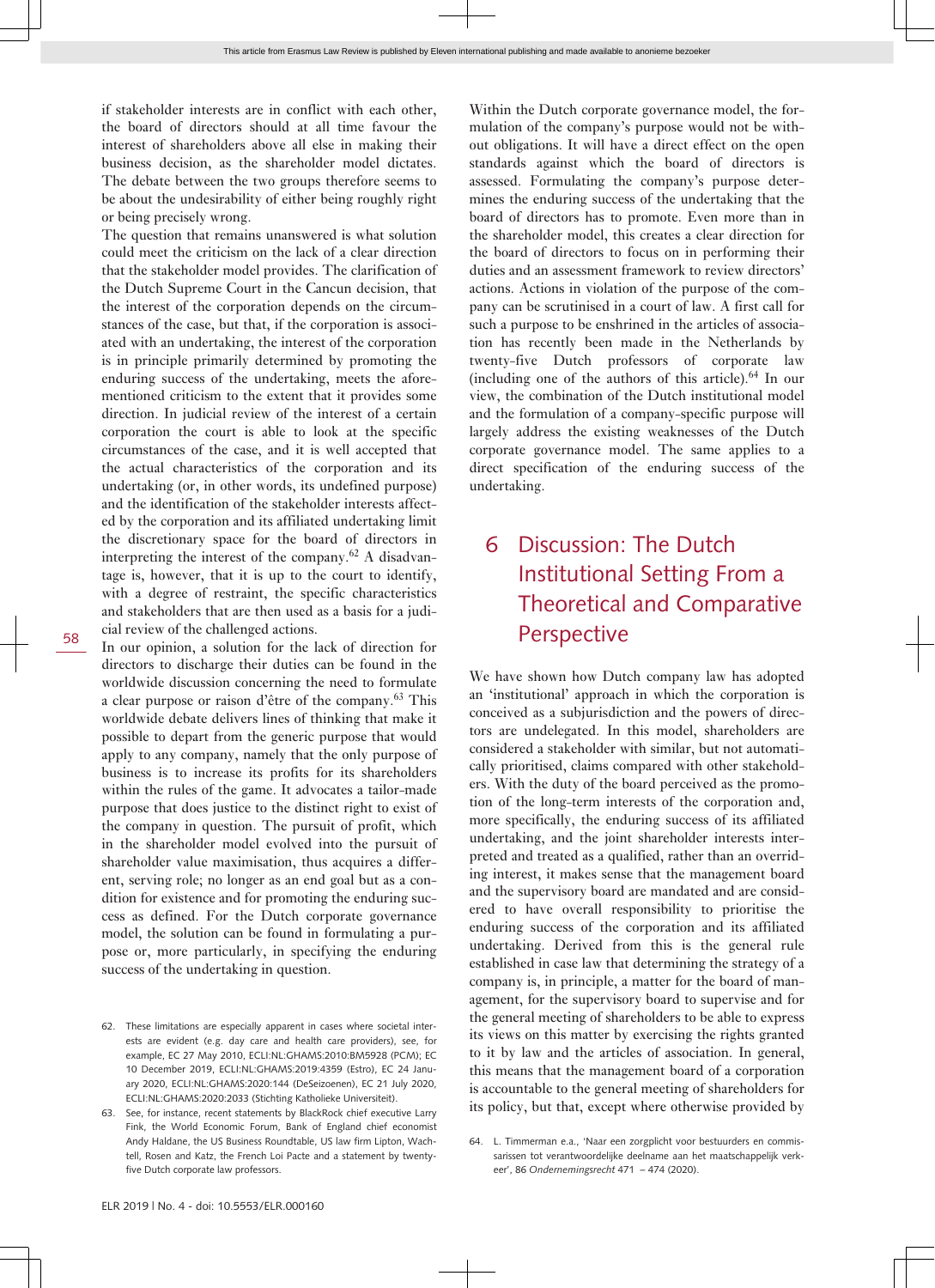law or the articles of association, it is not obliged to involve the general meeting in advance in its decisionmaking with regard to acts for which the management board is competent.65 The result is that in Dutch company law director primacy prevails over shareholder primacy.

Hence, it is a series of conceptual choices following from the interpretation of the corporation as an 'institution' that explicitly mandates, provides discretionary space and protects the board members as they focus on stakeholder interests and the long-term interests of the company as a whole. As these conceptual choices find a comprehensive embedding in institutions like statutory law, the corporate governance code and case law, and as these choices are reinforced in concrete corporate governance issues like takeovers, this results in a comprehensive approach to the role and position of stakeholders and long-term value creation in the area of corporate governance and their comprehensive embedding in the fabric of Dutch company law.

### 7 A Theoretical and Comparative Perspective

The choices underlying the embedding of this institutional model are interesting from both a theoretical and a comparative point of view. It is interesting to note that a clear evolution is visible in the interpretation of these ideas. Remarkably, shareholder value has never been accepted by the Dutch Supreme Court as the leading corporate interest in the period following World War II, despite the broad acceptance of a more enlightened shareholders model in practice in the 1990s and onward, as reflected by the notion in the DCGC 2003 and DCGC 2008 that the management board should focus on creating long-term shareholder value. Instead the Dutch Supreme Court consistently adheres to the idea that directors should focus on the interest of the corporation and its affiliated undertaking.<sup>66</sup> It is this interest that has been codified in statutory law and was further specified in the Cancun case in 2014 as being the enduring success of the undertaking with the notion that in the discharging of this duty directors must avoid unnecessarily or disproportionately damaging the interests of those involved. The enduring success of the undertaking was further embedded in the DCGC 2016 with the formulation that 'The management board focuses on long-term value creation for the corporation and its affiliated undertaking, and takes into account the stakeholder interests that are relevant in this context'. Hence,

2008 –2016 saw a distinct shift in the interpretation of the interest of the corporation in the Dutch corporate governance model. Particularly in response to the global financial crisis, the interpretation of the interest of the corporation as an institution is broadened to explicitly include broader stakeholders' interests and other aspects relevant to the corporation and its affiliated undertaking, such as the environment, social and employee-related matters, the chain within which the undertaking operates, respect for human rights, and fighting corruption and bribery. This broadening of the perception of valid interests is reinforced by the explicit inclusion of these interests in the DCGC 2016<sup>67</sup> and the acknowledgment of this perception by the EC and the Dutch Supreme Court. More specifically, this broadening is visible in the explicit relinquishing of (long-term) shareholder value, which was still the leading conception of corporate interest in the DCGC 2008.

In theoretical terms, the Dutch legal model is interesting because it moves away from the view that the corporation is a private contractual construct and towards a view that the corporation can be perceived as an institution that represents an amalgam of interests. Arguably, a theoretical view that interprets the interest of the corporation as the sustainable interest of the corporation and its undertaking, in particular, relates well to the ideas developed by Berle and Means,<sup>68</sup> Team Production Theory $^{69}$  and the perception of the corporation as a 'commons'.70 However, it is the comprehensive development and insertion of these abstract theoretical concepts across legal institutions with a soft law and a hard law status, and the unique provision of the EC with its powers to adjudicate and intervene in matters of corporate control, in particular, that are of particular interest. As these institutions provide practical means by which directors' duties may be focused on the interest of the corporation and the affiliated undertaking and by which the mandate and discretionary space for directors to take on board stakeholder interests and a focus on the long term may be embedded and safeguarded, these theoretical redevelopments and concrete institutions are interesting from a comparative perspective as well.<sup>71</sup>

Another interesting aspect of the Dutch legal model is the way in which the interests of the corporation and its affiliated undertaking come together.72 Although it may

- 67. See best practice provision 1.1.1. DGCG 2016.
- 68. A.A. Berle and G.C. Means, *The Modern Corporation and Private Property* (2007[1932]); O. Weinstein, 'Firm, Property and Governance: From Berle and Means to the Agency Theory, and Beyond', 2(2) *Accounting, Economics, and Law* 1-55 (2012).
- 69. M.M. Blair and L.A. Stout, 'A Team Production Theory of Corporate Law', 85(2) *Virginia Law Review* 247-328 (1999).
- 70. S. Deakin, 'Corporation as Commons: Rethinking Property Rights, Governance and Sustainability in the Business Enterprise', 37(2) *The Queen's LJ* 339-81 (2012).
- 71. A. Keay, 'Ascertaining the Corporate Objective: An Entity Maximisation and Sustainability Model', 71(5) *The Modern Law Review* 663-98 (2008). doi:10.1111/j.1468-2230.2008.00711.x.
- 72. See, in this regard, E. Rock, 'For Whom is the Corporation Managed in 2020?: The Debate Over Corporate Purpose', Working Paper No. 515/2020, ECGI, September 2020.

<sup>65.</sup> Dutch Supreme Court 13 juli 2007, JOR 2007/178, m.nt. Nieuwe Weme, ECLI:NL:HR:2007:BA7972 (ABN AMRO) and Dutch Supreme Court 9 juli 2010, JOR 2010/228, m.nt. Van Ginneken, ECLI:NL:HR: 2010:BM0976 (ASMI). Please note that this rule does not necessarily have to apply to corporations with only a few shareholders, EC 27 February 2020, ECLI:NL:GHAMS:2020:717 (Fuel Plants).

<sup>66.</sup> See Section 2.129(5) DCC regarding the *naamloze vennootschap* and in Section 2.239(5) DCC regarding the *besloten vennootschap*).